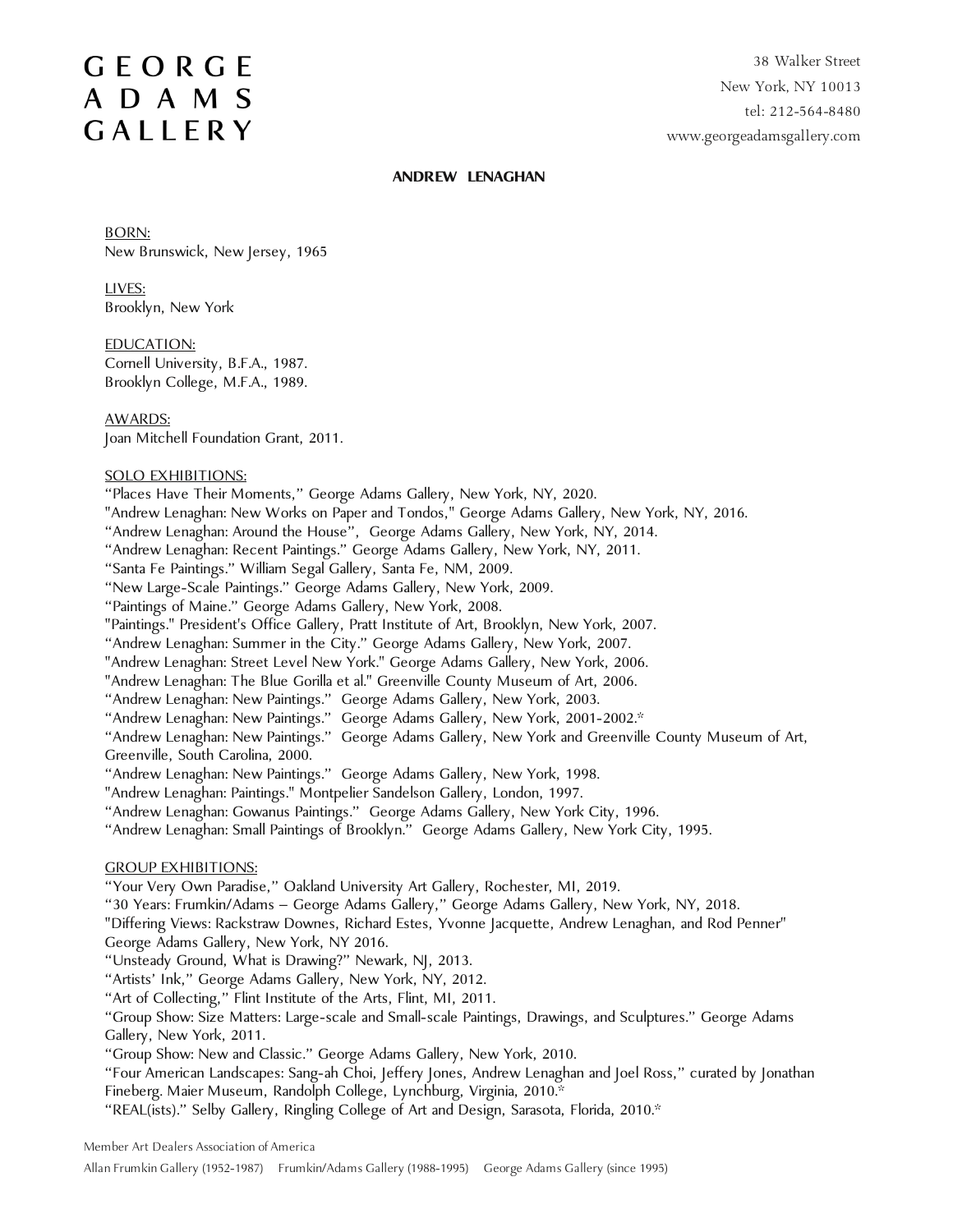38 Walker Street New York, NY 10013 tel: 212-564-8480 www.georgeadamsgallery.com

"Andrew Lenaghan + Peter Ogilvie." William Siegal Gallery, Santa Fe, 2009. "Summer Group Show." George Adams Gallery, New York, 2009. "COOL," George Adams Gallery, New York, 2008. "Art of Collecting," Flint Institute of the Arts, MI, 2012 "Scrutiny: Artists' Self Portraits," Suzanne H. Arnold Art Gallery, Lebanon Valley College, Anville, PA, 2008. "Inside/Outside," George Adams Gallery, New York, NY, 2007. "Good Night Sun: Nocturnes, Storms and Sunsets," George Billis Gallery, New York, NY, 2007. "Crossing Disciplines/Furniture," Rubelle and Norman Schafler Gallery, Pratt Institute, Brooklyn, NY, 2007. "The Art of the Gettysburg Review: Representation in Contemporary American Painting," Schmucker Art Gallery, Gettysburg College, Gettysburg, PA, 2007. "Mr. President," University Art Museum, SUNY, Albany, New York, 2007. "The Figure in American Painting and Drawing 1985 - 2005." Ogunquit Museum of American Art, Maine, 2006. "In the City." George Billis Gallery, New York, 2006. "Group Show." George Adams Gallery, New York, 2006. "Urban Landscape." Omni Gallery, Uniondale, New York, 2005. "7th Annual Realism Invitational." Jenkins-Johnson Gallery, San Francisco, CA, 2005. "Body Language." George Adams Gallery, New York, 2005. "Bush- Whack!" George Adams Gallery, New York, 2004. "Innocence Found." DFN Gallery, New York, NY, 2004. "Industrial Beauty." George Billis Gallery, New York, NY, 2004. "Sixth Annual Realism Invitational." Jenkins Johnson Gallery, San Francisco, CA, 2004.\* "The Dreamland Artists Club." Produced by Creative Time. Coney Island USA, Brooklyn, NY, 2004. "Painting the Brooklyn Waterfront." Marymount College, Fordham University, Tarrytown, NY, 2003. "Brooklyn on  $57<sup>th</sup>$ ." Nora Haime Gallery, New York, NY, 2003. "Road Show." George Adams Gallery, New York, 2003. "The Masters of Contemporary Realism." Martin Art Gallery, Muhlenberg College, Allentown, PA, 2003.\*" "In the Eye of the Beholder." George Adams Gallery, New York, 2003. "The Art of Collecting." Flint Institute of Arts, Flint, MI, 2002. "9 11: Pratt Artists Respond." Schafler Gallery, Pratt Institute, Brooklyn March - April 2002. "Me, Myself & I." George Adams Gallery, New York, 2002. "Gallery Artists Respond: A Benefit Exhibition of Works by Gallery Artists" and "I Love New York Benefit" George Adams Gallery, NY, 2001. "Spectrum 2001." Hunter Museum of American Art, Chattanooga, TN, 2001 "Foundation Faculty." Schafler Gallery, Pratt Institute, Brooklyn, 2001. "The Art of Collecting." Flint Institute of Arts, Flint, Michigan, 2000. "New Realism for a New Millennium." Memorial Art Gallery, University of Rochester, New York, 1999. "Of Darkness and Light: Recent American Landscape Painting," Art Museum of Western Virginia, Roanoke, 1999 "Art About Art." George Adams Gallery, New York, 1999. "Illumination." George Adams Gallery, New York City, 1998. "Contemporary American Landscape." M.A. Doran Gallery, Tulsa, 1998. "Reflections of Taste: American Art from Greenwich Collections." Bruce Museum, Greenwich, Connecticut, 1997. "Mixing Business with Pleasure: Selections from the George Adams Gallery, New York." Sawhill Gallery, James Madison University, Harrisonburg, Virginia, 1997. "It Figures." Art Gallery, Stephen Austin State University, Nacogdoches, Texas, 1996. "Going Places." George Adams Gallery, New York City, (Summer) 1996. "The Resurgence of Representation." First Street Gallery, New York City, 1996. The Roundabout Theatre, New York City, 1993. ADF/NY School of Interior Design Exhibit. International Design Center, Long Island City, 1991. Watchung Art Center, New Jersey, 1990.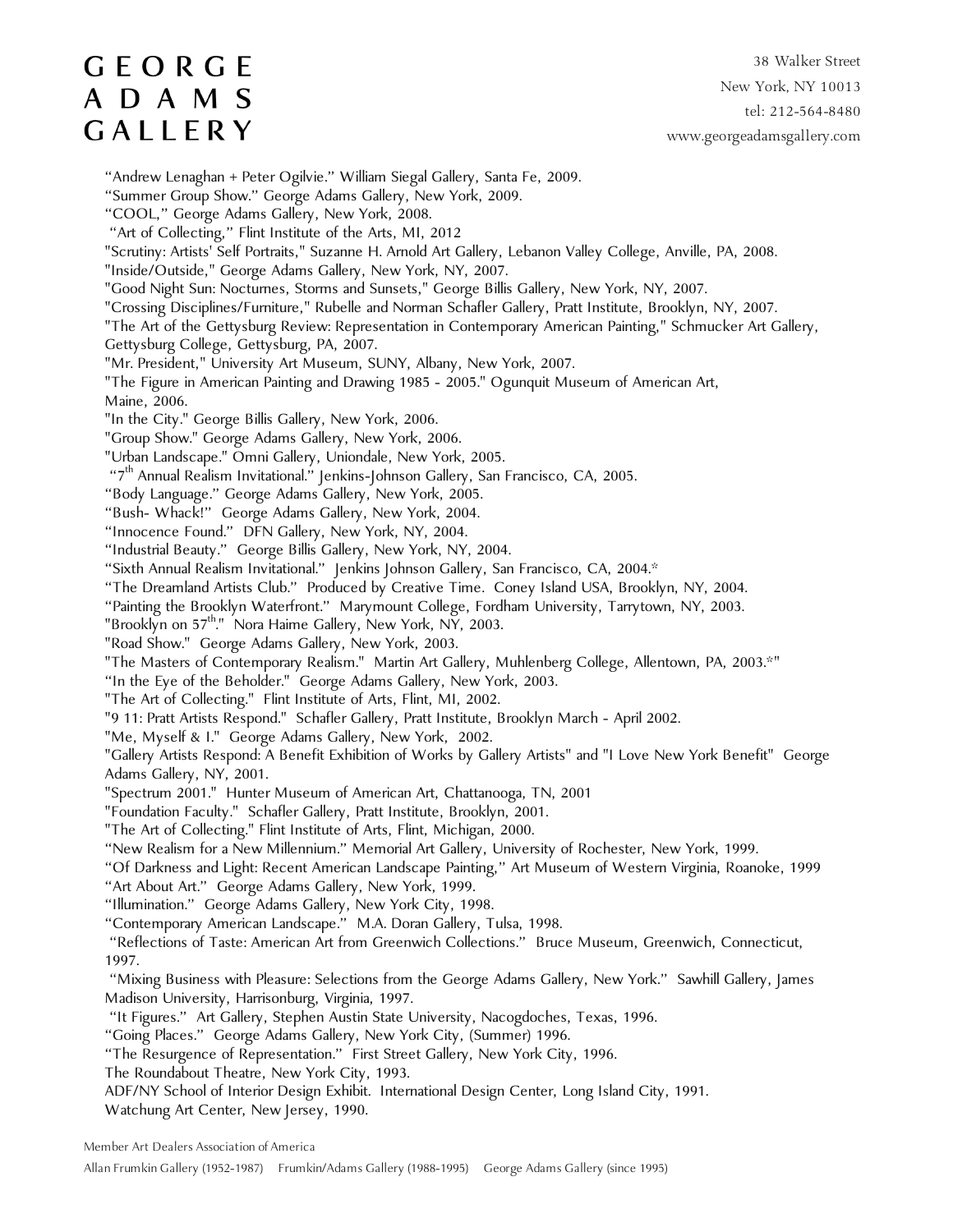38 Walker Street New York, NY 10013 tel: 212-564-8480 www.georgeadamsgallery.com

"Regional Views." Rabbet Gallery, New Brunswick, New Jersey, 1989. New Jersey Association of Independent Schools, Faculty Exhibit. Gladston, New Jersey, 1989. "New Jersey Masters." Rabbet Gallery, New Brunswick, New Jersey, 1988.

### COMMISSIONS:

Greenville County Museum of Art, South Carolina, 2009. Creative Time: *The Dreamland Artist Club,* renewal of Coney Island signage, Coney Island, Brooklyn, New York, 2004.

### PUBLIC COLLECTIONS:

Art Gallery, Yale University, New Haven, CT Ballard Management, Tulsa, OK Flint Institute of Arts, Flint, MI General Electric Corporation, NY Greenville County Museum of Art, SC Hall Collection, Southport , CT Patterson, Belknap, Webb & Tyler, NY GUC Collection, IL

#### ARTICLES AND EXHIBITION REVIEWS:

BARNES, Steve. ""Reviews: New York." **ARTnews**. November 2009, pp. 115. illus.

BASS, Ruth. "Realism: When a Rose is a Rose." **ARTnews.** February 1996. illus.

. "Realism: When a Rose is a Rose." <u>The Artist Magazine</u> [Taipei, Taiwan] Issue 4 1996. Illus. HUTTON, Molly. "Andrew Lenaghan's City." The Gettysburg Review, 16.3, Autumn 2003, pp 414- 416; illus. pp. 417-425, cover.

JOHNSON, Ken. "Art in Review: Andrew Lenaghan." The New York Times. 28 December 2001, pp. E44. KALM, James. "Andrew Lenaghan." NY Arts Vol. 5, No. 1, January 2000, pp. 40.

KIMMELMAN, Michael. "Art in Review-Andrew Lenaghan." The New York Times. 28 January 2000, pp. E37. KUNTZMAN, Gersh. "Gowanus Canal Diary: Under the Surface of Brooklyn's Infamous Waterway." New York Post. 28 September 1996, pp. 27.

MORRONE, Francis. "Funk Art, Psychedelia, and Post-Punk Sensibility." New York Post. 30 August 2007. MULLARKEY, Maureen. "Gallery- Going: Industrial Beauty, George Billis Gallery." New York Sun. 29 July 2004. NAVES, Mario. Currently Hanging. "Postcards From the Edge: Lenaghan in Our Backyard." <u>The New York</u> Observer. 7 January 2002, pp. 16.

NAVES, Mario. "Lovely Challenges." CityArts. 21 February, 2012.

NEWHALL, Edith. Art Choices/Galleries/57<sup>th</sup> Street Area "Andrew Lenaghan." New York Magazine. 7 January 2002, pp. 92.

QUART, Leonard. "A Valentine to the City." The Berkshire Eagle. 27 January 2002

RILEY, JR., Owen. "Canvassing the Upstate." The Greenville News. 23 March 2000, pp. 1B (Metro section cover), illus.

ROBINSON, Walter. "'Bush- Whack!' at George Adams Gallery." Artnet news, 29 September 2004:

(www.artnet.com/magazine/news/artnetnews2/artnetnews9-29-04.asp)

\_\_\_\_\_. "Weekend Update." Artnet, 11 October 2004:

(www.artnet.com/magazine/reviews/walrobinson/robinson10-11-04.asp)

SMITH, Roberta. "Art in Review." The New York Times. 30 October 2009, C25.

WORTH, Alexi. "Goings on About Town." New Yorker. 24 January 2000, pp. 13. illus.

. Coings on About Town- Galleries Uptown-Andy Lenaghan." New Yorker. 14 January 2002. pp. 14.

### EXHIBITION CATALOGUES:

Art Museum of Western Virginia. "Of Darkness and Light: Contemporary Landscape Painting." 2000 George Adams Gallery, New York. "Places Have Their Moments." 2020.